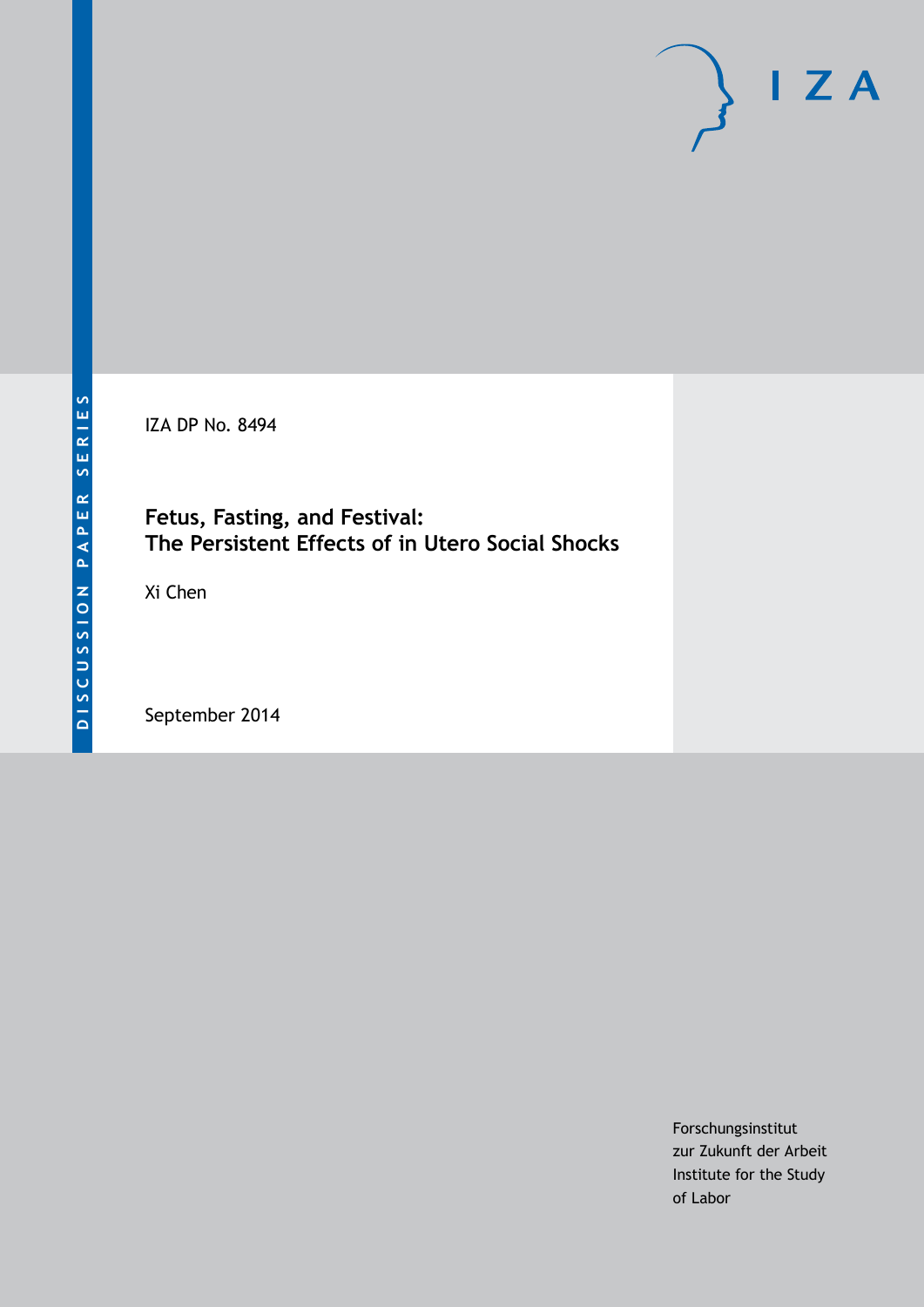# **Fetus, Fasting, and Festival: The Persistent Effects of** *in Utero* **Social Shocks**

**Xi Chen** *Yale University and IZA*

### Discussion Paper No. 8494 September 2014

IZA

P.O. Box 7240 53072 Bonn **Germany** 

Phone: +49-228-3894-0 Fax: +49-228-3894-180 E-mail: [iza@iza.org](mailto:iza@iza.org)

Any opinions expressed here are those of the author(s) and not those of IZA. Research published in this series may include views on policy, but the institute itself takes no institutional policy positions. The IZA research network is committed to the IZA Guiding Principles of Research Integrity.

The Institute for the Study of Labor (IZA) in Bonn is a local and virtual international research center and a place of communication between science, politics and business. IZA is an independent nonprofit organization supported by Deutsche Post Foundation. The center is associated with the University of Bonn and offers a stimulating research environment through its international network, workshops and conferences, data service, project support, research visits and doctoral program. IZA engages in (i) original and internationally competitive research in all fields of labor economics, (ii) development of policy concepts, and (iii) dissemination of research results and concepts to the interested public.

<span id="page-1-0"></span>IZA Discussion Papers often represent preliminary work and are circulated to encourage discussion. Citation of such a paper should account for its provisional character. A revised version may be available directly from the author.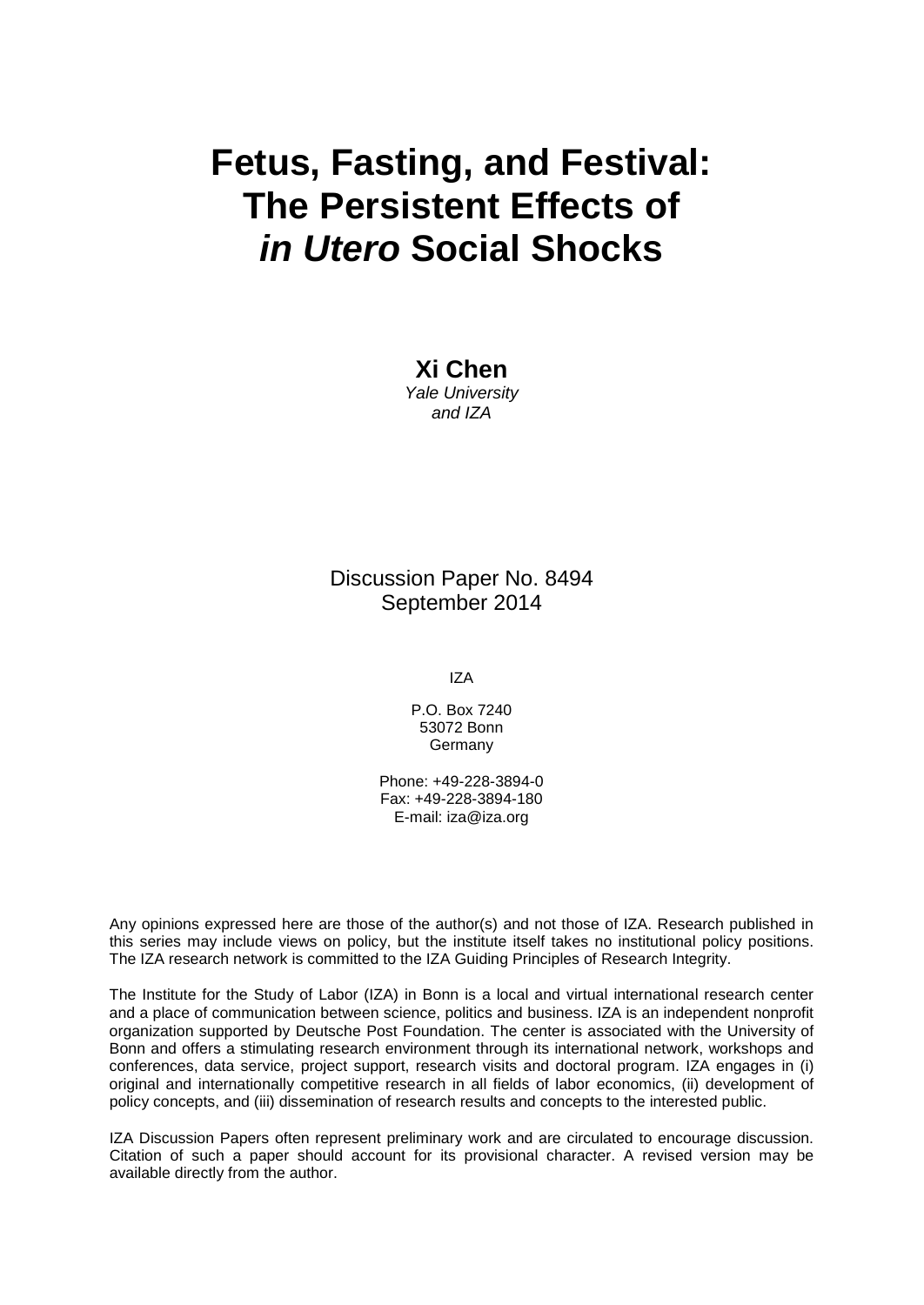IZA Discussion Paper No. 8494 September 2014

# **ABSTRACT**

## **Fetus, Fasting, and Festival: The Persistent Effects of** *in Utero* **Social Shocks[\\*](#page-1-0)**

The fetal origins hypothesis (hereafter FOH), put forward in the epidemiological literature and later flourished in the economics literature, suggests that the time *in utero* is a critical period for human development. However, much attention has been paid to the consequences of fetal exposures to more extreme natural shocks, while less is known about fetal exposures to milder but more commonly experienced social shocks. Using two examples of under-nutrition due to mild social shocks, i.e. Ramadan fasting and festival overspending, this paper summarizes our current knowledge, especially the contribution from economics, and key challenges in exploring fetal exposures to milder social shocks. I also discuss the salient added value of identifying milder versus more extreme fetal shocks. Finally, implications are drawn on individual decisions and public policy to improve children's well-being before they are born or even before their mothers realize that they are pregnant.

JEL Classification: I14, I18, Z12

Keywords: *in Utero*, maternal fasting, Ramadan, gift, ceremonies, early childhood development

Corresponding author:

Xi Chen 60 College St, Room 301 School of Public Health Yale University New Haven, CT 06520 USA E-mail: [xi.chen@yale.edu](mailto:xi.chen@yale.edu)

The author wishes to thank the editor and three referees for many helpful comments.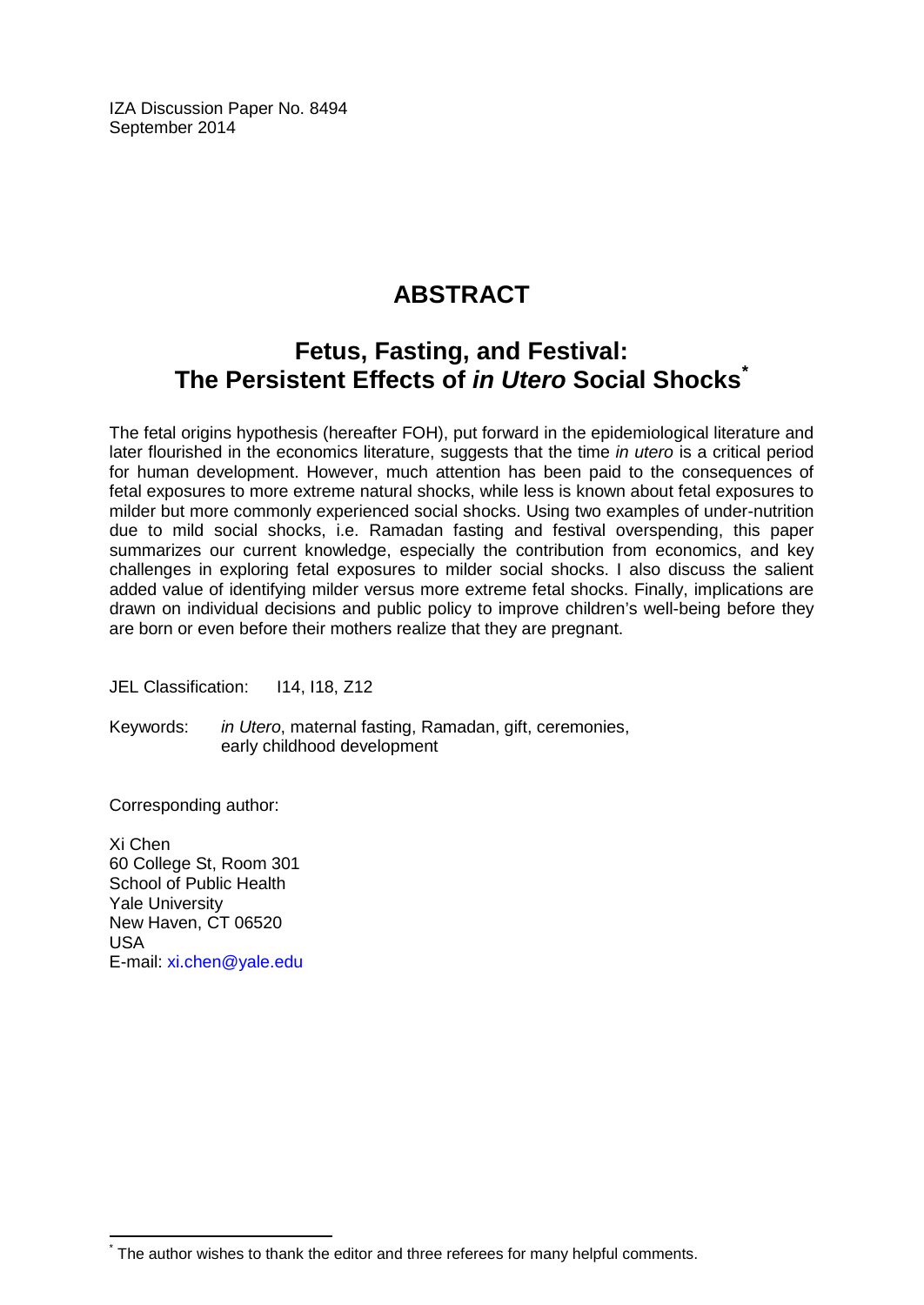#### **1. Introduction**

A burgeoning body of literature on the FOH suggests that the intrauterine environment, nutrition in particular, programs the fetus to future diseases (1,2). Economists have tested a broader version of the hypothesis with a wider range of fetal shocks and economic outcomes. Their results demonstrate that various environmental factors can impose long-term negative impacts on the developing fetus, including later-life health, cognition and socioeconomic status, regardless of whether catch-up growth is ultimately achieved (3).

Because it is impossible to test the hypothesis using human subjects in a controlled experiment, the literature largely relies on severe natural shocks, such as the Dutch Famine of 1944 (4,5), the Great Chinese Famine (6), the Leningrad Siege (7), the 1918 influenza (8), and the Chernobyl radioactive fallout (9) to identify the casual effect of prenatal exposures to malnutrition on long-term health outcomes. However, in the event of severe shocks, the presence of mortality selection may determine that only the healthier survive, therefore the FOH may not be observed (3). Exposure to milder shocks, however, might facilitate the testing of FOH as scarring effects among survivors are less likely to be offset by selective mortality in mild fetal exposures.

While studies based on extreme natural shocks have provided tremendous insight on the FOH in extreme events, several stylized facts determine that understanding exposures to milder shocks further contributes to the public policy. First, estimating the effects of mild exposures is conducive to cost-benefit calculation. On the contrary, immediate mortality and economic disruptions from extreme natural shocks are sufficient to imply that any reasonable measure to prevent such catastrophes is likely to pass a cost-benefit calculation. Therefore, showing additional damage to fetal health from extreme natural shocks does not make much difference in decision-making (3).

Second, the size of population vulnerable to milder shocks is tremendous and much larger than those suffering from more extreme shocks. For example, early-life rainfall affects adult health, education and socioeconomic status in the agrarian society (10). Mild social shocks can be of much wider historical and contemporary interest. For example, Muslims have been fasting during day light hours for 29-30 consecutive days each year for over 1,400 years during the Islamic holy month of Ramadan. Over 1.2 billion Muslims were potentially exposed to their mother's fasting *in utero* as about 75 percent of all pregnancies overlap with Ramadan. This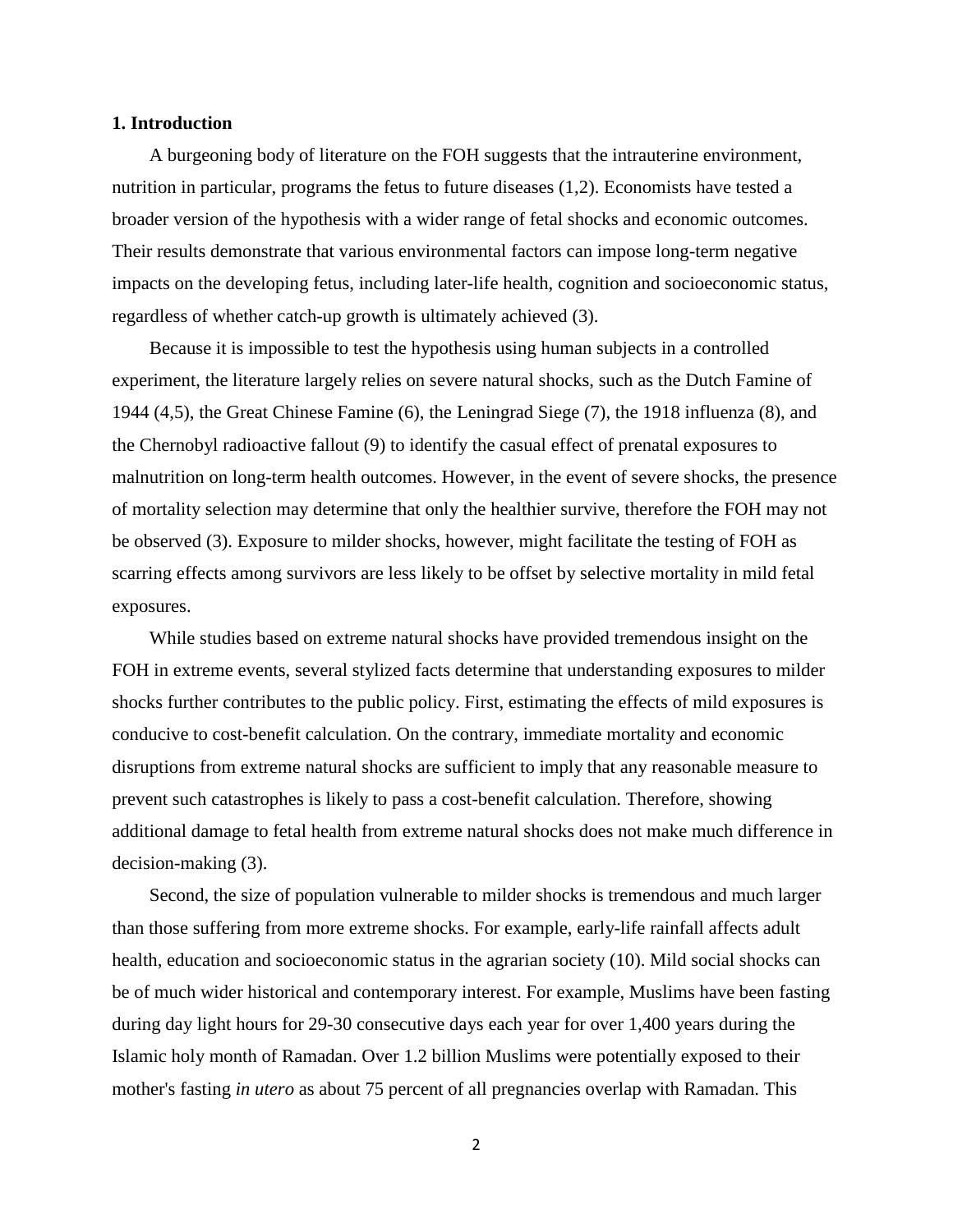number is more than twice the roughly 500 million directly affected by the 1918 influenza and 240 times the roughly 5 million directly affected by the 1944 Dutch Famine - two extreme events that have received much attention by social scientists.

Moreover, while most people, even the poor, do not often suffer from natural shocks as severe as great famines, they live in communities with culture and social norms that may impose long-lasting influences on their daily lives. Recent studies leverage the sharp predictions of the FOH regarding timing of pregnancy relative to shocks to carefully evaluate milder and more commonly-experienced exposures *in utero* (compared to famine and pandemic), such as air pollution, climate change, economic downturns, and maternal stress. Compared to these shocks, mild social shocks, such as fasting due to faith traditions and gift and festival spending, have received much less attention as it can be hard to realize culture and social norms are killing.

Fourth, in contrast to exposures to extreme natural shocks or war, mild behavioral choices, including food and nutrients intake, made during pregnancy on children are more under the control of decision makers such as mothers. The FOH implies that one can effectively help children (throughout their life course) by helping their mothers.

#### **2.** *In Utero* **Exposure to Maternal Fasting**

Fasting, in the form of restricted caloric intake, has been practiced since time immemorial in the East and the West by people with distinct faith traditions (11). Apart from Muslims fasting during Ramadan, Baha'is during Ala, Christians during Lent, Hindus during Durga Puja Navaratri, Jews during Yom Kippur, even one in four pregnant women outside faith traditions in the U.S. skip meals to restrict weight gain (12).

Fasting during pregnancy may cause "accelerated starvation" on the mothers and fetal damage (13). First, fetal under-nutrition leads to developmental adaptations that are beneficial for short-term survival but affect the general growth of the fetus and later in life, such as kidney diseases, type 2 diabetes, and coronary heart disease. Second, nutritional restrictions hamper the development of a placental enzyme that is required to convert cortisol into inactive cortisone, thereby exposing the fetus to excessive amount of cortisol (a stress hormone that potentially programs health in adulthood) during pregnancy. This exposure further leads to a reprogramming of the hypothalamic pituitary adrenal axis (HPA), which is linked with type 2 diabetes, high blood pressure, and cognitive impairment (14,15,16,17).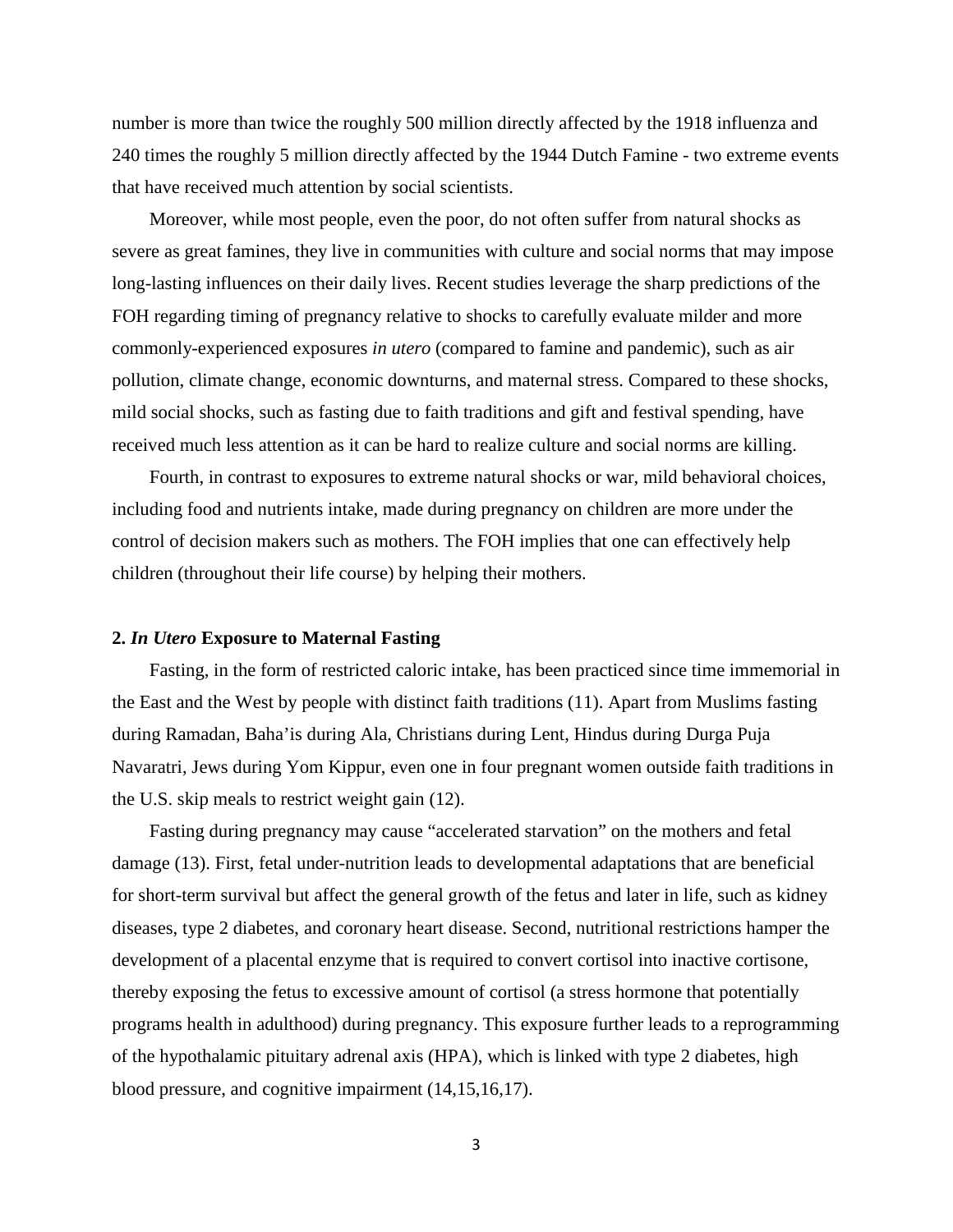The economics literature has focused on *in utero* exposure to the Islamic holy month of Ramadan during which millions of Muslims worldwide, including pregnant women, fast each year. Empirical evidence on Ramadan fasting comes from Muslims in multiple countries, including the U.S., the UK, Indonesia, Iran, Uganda, Iraq, Pakistan, and Bangladesh. Results show that exposure to maternal fasting during Ramadan has adverse effects on fetal health and beyond, such as fetal breathing, fetal heart rate, admission to the special care baby unit, mental and psychomotor development, symptoms of coronary heart problems, and type 2 diabetes in old age (18,19,20,21). Meanwhile, empirical evidence, especially from economic studies, suggests a persistently negative impact on childhood and adult life, such as birth weight, language ability during early childhood, number of males compared to females, learning disabilities for adults, crude wealth measures, general health, and math and reading test scores for children (12,22,23).

Several challenges impede this important research field from further advance. First, the economics literature rarely tests the exact channels whether Ramadan observance alters timing of food intake, diet quality, or caloric quantity and their relative importance in influencing fetal health. The identified overall impact may contain both the direct fasting effect and indirect effects due to Ramadan observance. While some studies find calorie deficiency over a 24-hour period encompassing Ramadan fasting (24), the evidence is mixed and subject to dietary customs. A change in the eating behavior that involves eating greasy, oily or other unhealthy foods may cause more harm than calorie restriction. Fasting may also affect fetal growth via altered timing of nutrients intake that affects blood chemistry, such as reduced blood glucose, even if the overall quantity and quality of food intake is unaffected (12). Moreover, the effect of Ramadan fasting seems not consistent with typical acute famine (25). Overall, richer and higher frequency food intake data from various Muslim countries is required to match with Ramadan observance to examine the precise mechanism(s) at work.

Second, economists generally make use of overlaps between Ramadan and pregnancy to estimate an intent-to-treat (ITT) effect of exposure to Ramadan, which may suffer from measurement error in treatment as actual Ramadan observance can be different. Information on religiosity may help mitigate this error. Religiosity may also aid in identifying potential heterogeneity in treatment and therefore reassure us that fasting due to religious faith is the pathway. However, actual Ramadan observance often suffers from selection bias and does not help improve identification.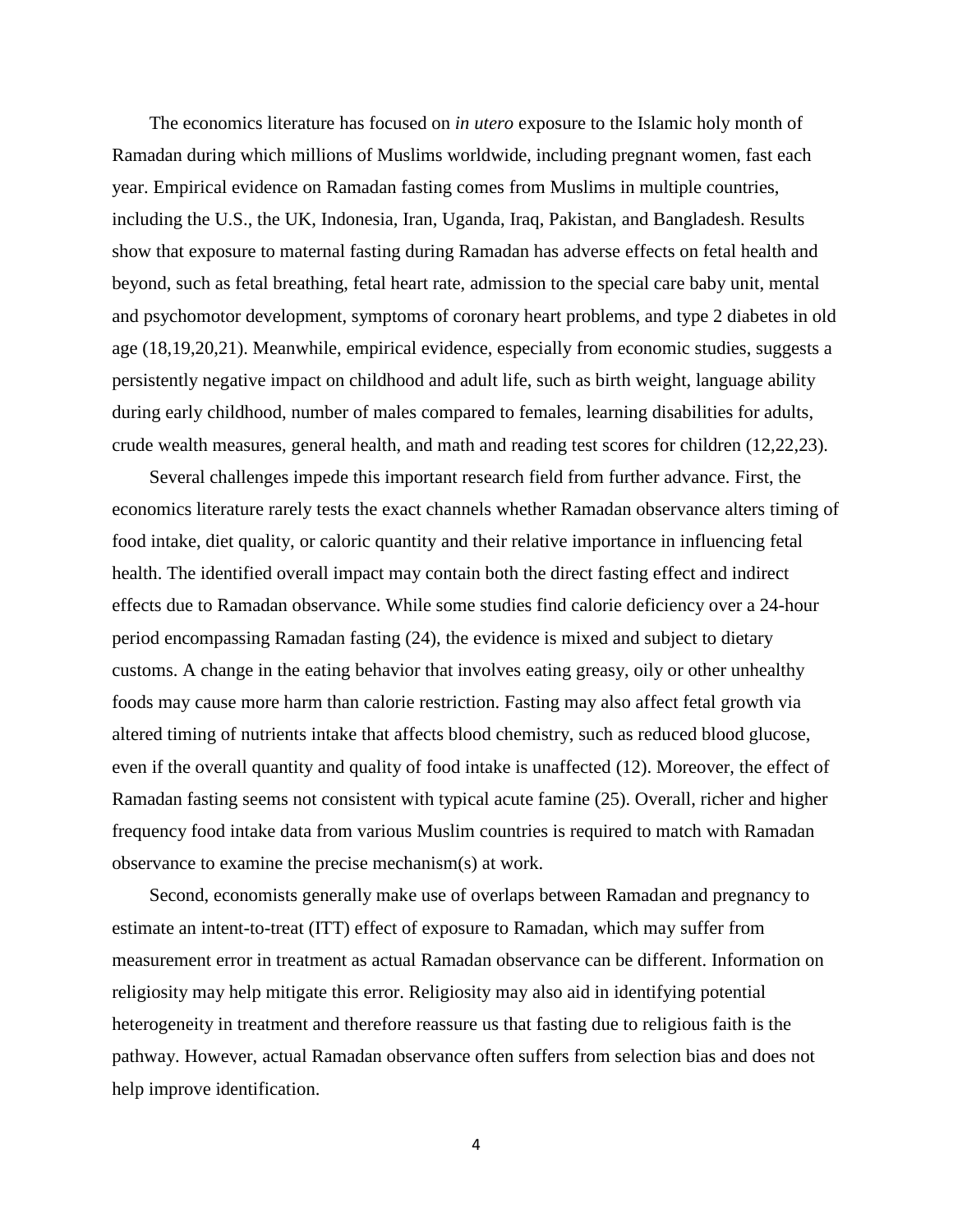Third, unobserved time-invariant family/mother characteristics may bias Ramadan fasting effect through selective timing of pregnancy, gap between actual and potential Ramadan fasting, etc. To mitigate this concern, some studies examine whether observable characteristics can predict the timing of pregnancy relative to Ramadan but fail to find any systematic correlation (12, 22, 23). Another remedy lies in comparing biological siblings potentially exposed to maternal Ramadan fasting with those who were not to remove these unobservables. Most existing studies do not apply this strategy as few datasets follow biological siblings, especially over a long period. An exception is (22).

Moreover, there has been mixed evidence on compensating and reinforcing investment responses to shocks during early childhood development (26). To the extent that mothers may minimize health consequences via making compensating investment in the fetus, the estimated effect of Ramadan might be biased toward zero. More attention, however, should be paid to potential overestimates of the effect if reinforcing investment dominates.

Fifth, no study to date has evaluated Ramadan exposure for same people across distinct stages and multiple dimensions of the life cycle. We do not know, for example, whether it persistently affects fetal health, cognitive and non-cognitive skills formation during childhood, and labor market performance and well-being during adulthood.

Furthermore, Ramadan fasting generates heterogeneous effects for different outcomes, and different periods of gestation matter differently for different outcomes. For example, unlike the Dutch Famine, the mixed evidence in the Ramadan literature cannot isolate fasting effects by trimester on low birth weight or cognitive function (12,13). Future studies should try to achieve internally coherent and robust estimations.

Lastly, the credibility of the Ramadan design depends heavily on disentangling season of birth/conception effects from Ramadan exposure. Since Ramadan occurs throughout the Western calendar year, studies have to use a large number of birth cohorts. Studies that cover very few cohorts for whom Ramadan concentrated over a few months may suffer from seasonality bias. Some of the remedies include controlling for season of birth dummies, difference-in-difference with non-Muslims or placebo tests on non-Muslims.

#### **3.** *In Utero* **Exposure to Ceremonies**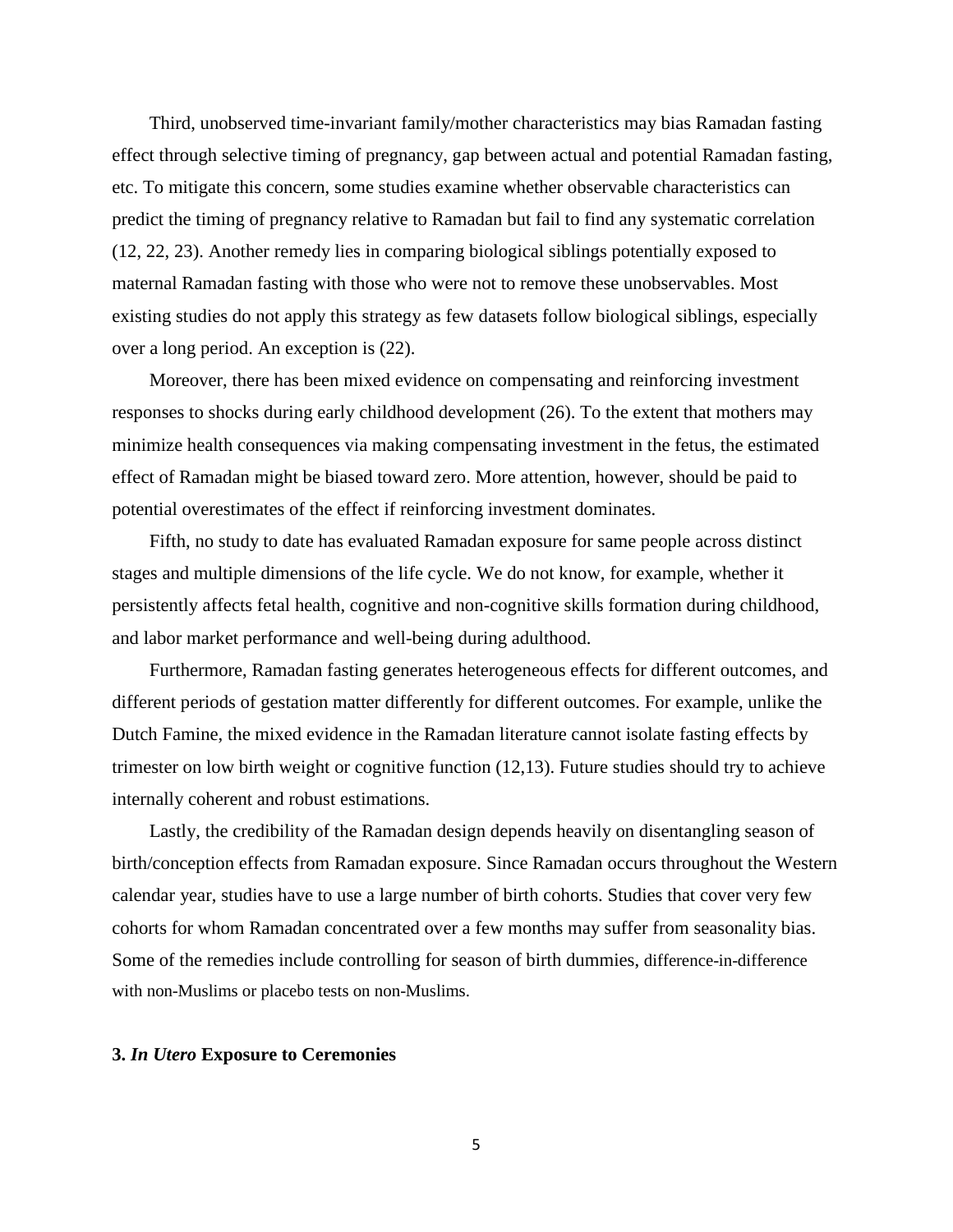Participating in and presenting gifts at funerals, weddings, and other events held by relatives, friends and neighbors have been regarded as social norms in many parts of the world for thousands of years (27). Part of the reason is that individuals do not want to lose face when the social custom is to spend a lot on such occasions (28). Avoiding being isolated from informal networks and signaling socioeconomic status may also contribute to the observed pattern. Different from Ramadan fasting due to faith traditions, festival overspending, shaped by social norms, affects fetuses through tightened budget of gift presenters that may squeeze out basic consumption of their pregnant wives.

Apart from its well-documented function of strengthening social networks to pool future risks and smooth future consumption (29,30,31), gift-giving defrays part of the large cost of a ceremony (32). However, in order to receive a gift, certain occasional events, such as weddings, funerals, and childbirth, have to occur in this family. Thus, gift-giving is not very reciprocal for many people who have to contribute without receiving any gift for years. Presenting gifts can be of huge burden in years with frequent social events. Even in the ideal case when gift-giving in a community is perfectly reciprocal, a receiver has to pay back gift later according to the escalating market price (33,34). Moreover, ceremonies are often very costly. Ceremonies on average cost more than twice the gifts received or several times of average income and become even more costly, making hosting ceremonies a net loss of money, let alone the inflated gift debt to be paid back later (35). People spend most time during ceremonies exchanging toasts and speeches, and much of the food served is wasted. Due to the large cost incurred during ceremonies, gift exchanges do not net to zero in each community. Though gift-giving activities have become more and more costly as a result of rapid economic growth in developing countries, the customs have evolved over hundreds of years and may adapt to rapid economic changes at a slower pace.

Participating in social occasions is especially burdensome for the poor. Because the poor often lack the necessary resources, they are forced to cut back on basic consumption in order to afford a gift to attend social festivals. In South Africa and Ghana, poor families often spend so lavishly on funerals that they skimp on food for months afterwards (36,37). Families in rural China are unable to afford a refrigerator yet spent on gift they can barely cover (38). Costly entertainment, social festivals and malnutrition are ubiquitous in many developing countries (39). An unresolved puzzle states that children's calorie consumption and nutritional status have barely improved in the past decades in some fast growing developing countries (40). Though a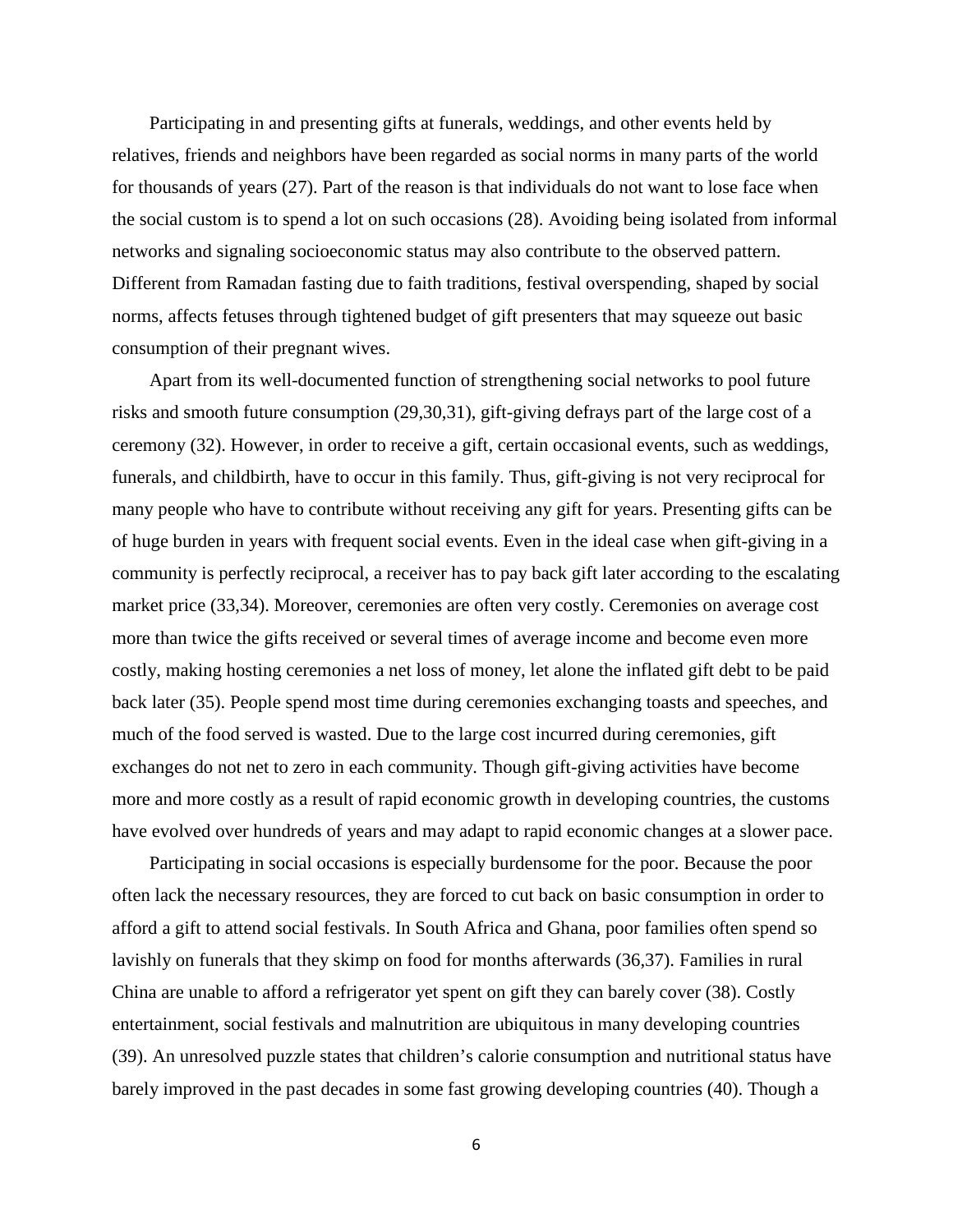well-preserved tradition of festival spending is unlikely to be the most important contributor to the observed puzzle, large and escalated gift and festival spending to some extent may prevent more economic resources from being spent on improving maternal nutrition status during pregnancy (27). However, rich datasets on food consumption and festival spending from multiple fast developing countries are required to test this hypothesis.

One important issue with the identification of milder shocks, especially the ceremony case, is that the shocks are more diffused in terms of timing, so that comparisons are less sharp. Fortunately, similar to the relatively fixed timing of Ramadan each year, ceremonies in countries under investigation tend to be organized around the major festival when migrants come back to celebrate with income earned during the year. Meanwhile, the nearly universal ceremony participation and gift-giving mitigate the concern of endogenous fetal exposure to ceremonies. Moreover, selective pregnancy timing are ruled out for both Ramadan and ceremonies studies. The still large estimated effects of milder fetal health shocks suggest that it is possible to consider milder and more common social exposures.

Collecting data from impoverished rural China that experiences high income growth, it is found that families cut basic food consumption, especially cash food expenditure that more directly compete with cash gift-giving, and increase gift and festival spending when they are exposed to frequent social events hosted by fellow villagers. Moreover, those born to mothers who were exposed to frequent social events during their pregnancies are more likely to display higher rates of stunting at age five (41). Compared to other shock exposures in the literature, the cumulative impact of gift and ceremony spending on the poorest households in rural China is even bigger than that of civil conflict or crop failure in Rwanda (42) and may have a far-reaching negative impact on cognitive development and educational achievements (43), adult height, income and asset accumulation, risk of obesity, and diabetes and hypertension in later life (2).

#### **4. Discussion and Policy Implication**

Rituals and norms during pregnancy can have persistent effect in the life course through, for example, fasting and festival overspending that squeezes out basic food consumption. Recent studies on mild social shocks have enriched our understanding of the earlier FOH literature, of which the implications have mainly revolved around averting famines or pandemics during pregnancy. The finding that mild social shocks matter justifies a role played by policy that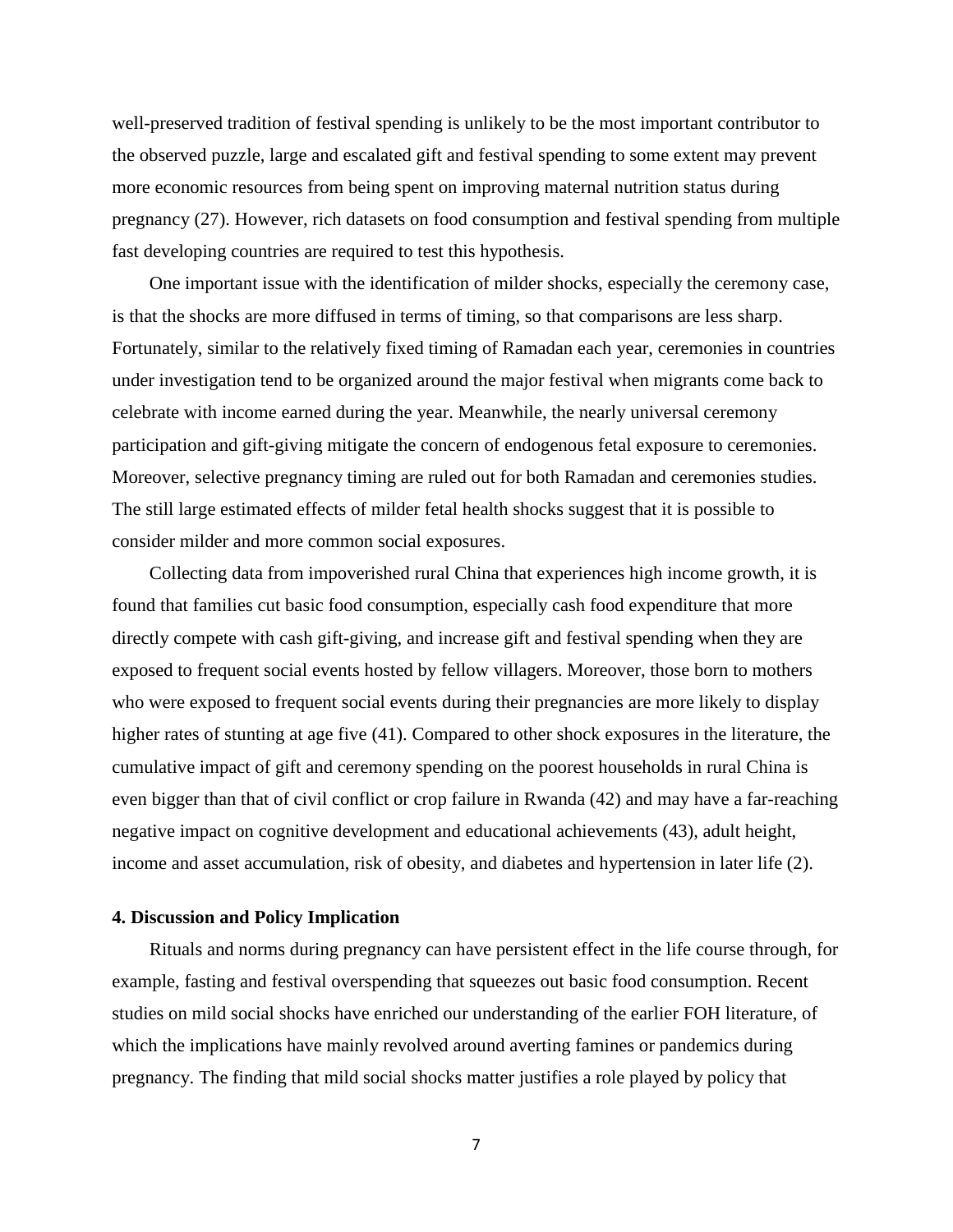targets other types of nutritional interventions. Though this paper focuses on Ramadan fasting and festival related undernutrition, their implications may extend to other policy areas and are of interest to not only academics, policy makers, but current and future mothers.The grave consequences of *in utero* exposure to mild social shocks on the life course suggest that fasting and festival overspending during pregnancy (and during child-bearing age when many women are unaware of the early pregnancy) should be discouraged. Even if public health may not be a priority for policy makers in many developing countries, as reflected in their low government health budgets, the fact that economic outcomes are affected by the fetal environment makes a stronger case for improving reproductive health on a purely economic basis.

Existing public health interventions may provide effective channels through which social shocks *in utero* can be mitigated. For example, the World Bank's Safe Motherhood Program in Indonesia seeks to improve the quality and quantity of midwives in developing countries. Access to midwives may lead to more informed health choices, which may contribute to optimal fasting and minimize losses for children from maternal fasting and malnutrition during pregnancy. Meanwhile, this facilitates new interventions, such as through media highlights, to promote awareness about the adverse health and socioeconomic effects of maternal fasting and malnutrition during pregnancy. Moreover, this may encourage husbands to take their pregnant wives to the local doctors for regular health checks in general, and during Ramadan, in particular. Further, worship leaders can be encouraged to raise awareness on this issue during preaching and allow delayed fasting when negative health effects are detected, as allowed by the Islamic law.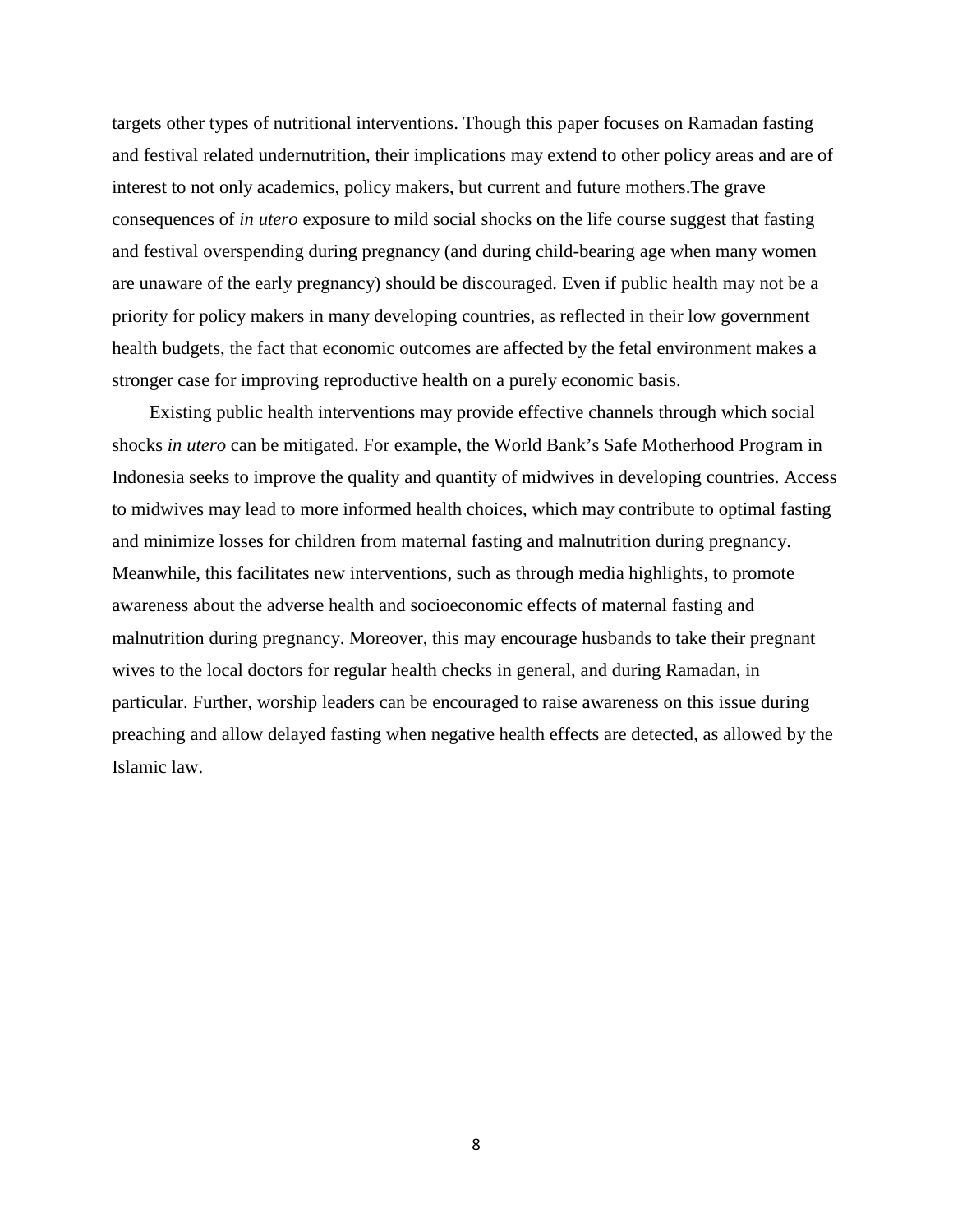#### **References**

1. Barker DJ. The fetal and infant origins of adult disease. *BMJ* 1990; 301(6761): 1111.

2. Victoria CG, Adair L, Fall C, Hallal PC, Martorell R, Richter L, Sachdev HS. Maternal and child undernutrition: consequences for adult health and human capital. *The Lancet* 2008; 371 (9609): 340-357.

3. Almond D, Currie J. Human capital development before age five. *Handbook of Labor Economics*, Volume 4b: Orley Ashenfelter and David Card, editors (Elsevier); 2011. 1315-1486. 4. Ravelli ACJ, van de Meulen JH, Michels RPJ. Glucose tolerance in adults after prenatal exposure to famine. *Lancet* 1998; 351: 173–177.

5. Neugebauer R, Hoek HW, Susser E. Prenatal exposure to wartime famine and development of antisocial personality disorder in early adulthood. *Journal of the American Medical Association* 1999; 281(5): 455–462.

6. Mu R, Zhang X. Why does the Great Chinese Famine affect the male and female survivors differently? Mortality selection versus son preference. *Economics and Human Biology* 2011; 9(1): 92-105.

7. Stanner SA, Yudkin JS. Fetal programming and the Leningrad Siege study. *Twin Research* 2001; 4(5): 287-92.

8. Almond D. Is the 1918 influenza pandemic over? Long-term effects of *in utero* influenza exposure in the post-1940 U. S. population. *Journal of Political Economy* 2006; 114: 672–712.

9. Almond D, Edlund L, Palme M. Chernobyl's subclinical legacy: Prenatal exposure to radioactive fallout and school outcomes in Sweden. *Quarterly Journal of Economics* 2009; 124(4): 1729-1772.

10. Maccini S, Yang D. Under the weather: Health, schooling, and economic consequences of early-life rainfall. *American Economic Review* 2009; 99(3): 1006-26.

11. Arbesmann R. Fasting and prophecy in pagan and Christian antiquity. *Traditio* 1949; 7: 1-71. 12. Almond D, Mazumder B. Health capital and the prenatal environment: the effect of Ramadan observance during pregnancy. *American Economic Journal: Applied Economics* 2011; 3(4): 56– 85.

13. Mirghani HM, Weerasinghe SD, Al-Awar S, Abdulla L, Ezimokhai M. The effect of intermittent maternal fasting on computerized fetal heart tracing. *Journal of perinatology* 2005; 25(2): 90-92.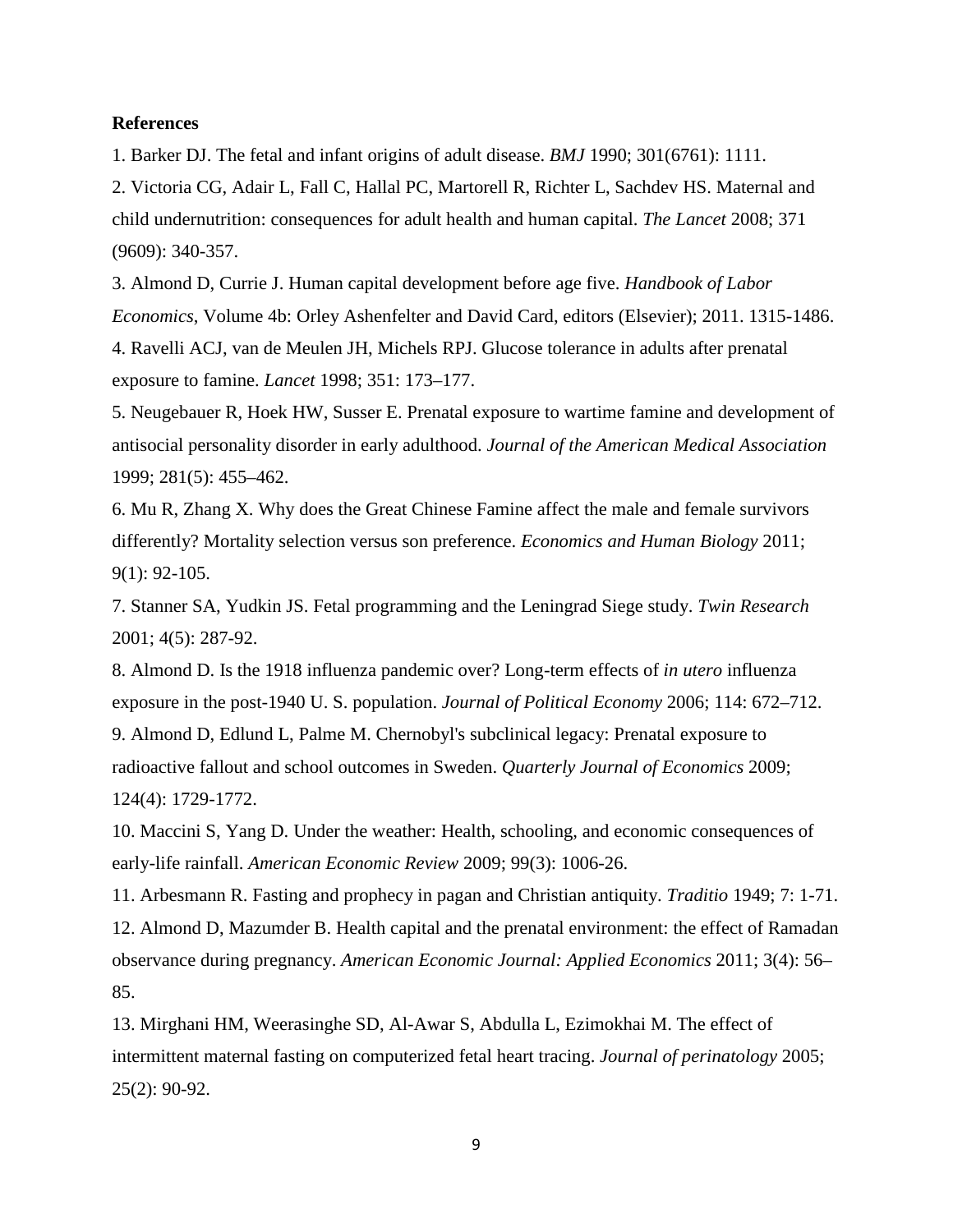14. Rizzo T, Metzger BE, Burns WJ, Burns K. Correlations between antepartum maternal metabolism and intelligence of offspring. *New England Journal of Medicine* 1991; 325(13): 911- 916.

15. Kapoor A, Dunn E, Kostaki A, Andrews MH, Matthews SG. Fetal programming of hypothalamo-pituitary-adrenal function: prenatal stress and glucocorticoids. *Journal of Physiology* 2006; 572(1): 31-44.

16. Seckl JR, Holmes MC. Mechanisms of disease: glucocorticoids, their placental metabolism and fetal programming of adult pathophysiology. *Nature clinical practice Endocrinology & metabolism* 2007; 3(6): 479-488.

17. Dikensoy E, Balat O, Cebesoy B, Ozkur A, Cicek H, Can G. The effect of Ramadan fasting on maternal serum lipids, cortisol levels and fetal development. *Archives of Gynecology and Obstetrics* 2009; 279(2): 119-123.

18. Cross JH, Eminson J, Wharton BA. Ramadan and birth weight at full term in Asian Moslem pregnant women in Birmingham. *Archives of Disease in Childhood* 1990; 65: 1053-1056.

19. Mirghani HM, Hamud OA. The effect of maternal diet restriction on pregnancy outcome. *American Journal of Perinatology* 2006; 23(1): 021-024.

20. Mirghani HM, Weerasinghe SD, Smith JR, Ezimokhai M. The effect of intermittent maternal fasting on human fetal breathing movements. *Journal of Obstetrics & Gynecology* 2004; 24(6): 635-637.

21. DiPietro JA, Bornstein MH, Hahn CS, Costigan K, Achy-Brou A. Fetal heart rate and variability: Stability and prediction to developmental outcomes in early childhood. *Child Development* 2007; 78(6): 1788-1798.

22. Van Ewijk R. Long-term health effects on the next generation of Ramadan fasting during pregnancy. *Journal of Health Economics* 2011; 30(6): 1246-1260.

23. Almond D, Mazumder B, van Ewijk R. Fasting during pregnancy and children's academic performance. *NBER Working Paper 17713*; 2011.

24. Arab M. Ketonuria and serum glucose of fasting pregnant women at the end of a day in Ramadan. *The Journal of Physiology* 2003; 553(2): 637-647.

25. Susser E, Ananth CV. Invited commentary: is prenatal fasting during Ramadan related to adult health outcomes? A novel and important question for epidemiology. *American Journal of Epidemiology* 2013; 177(8): 737-40.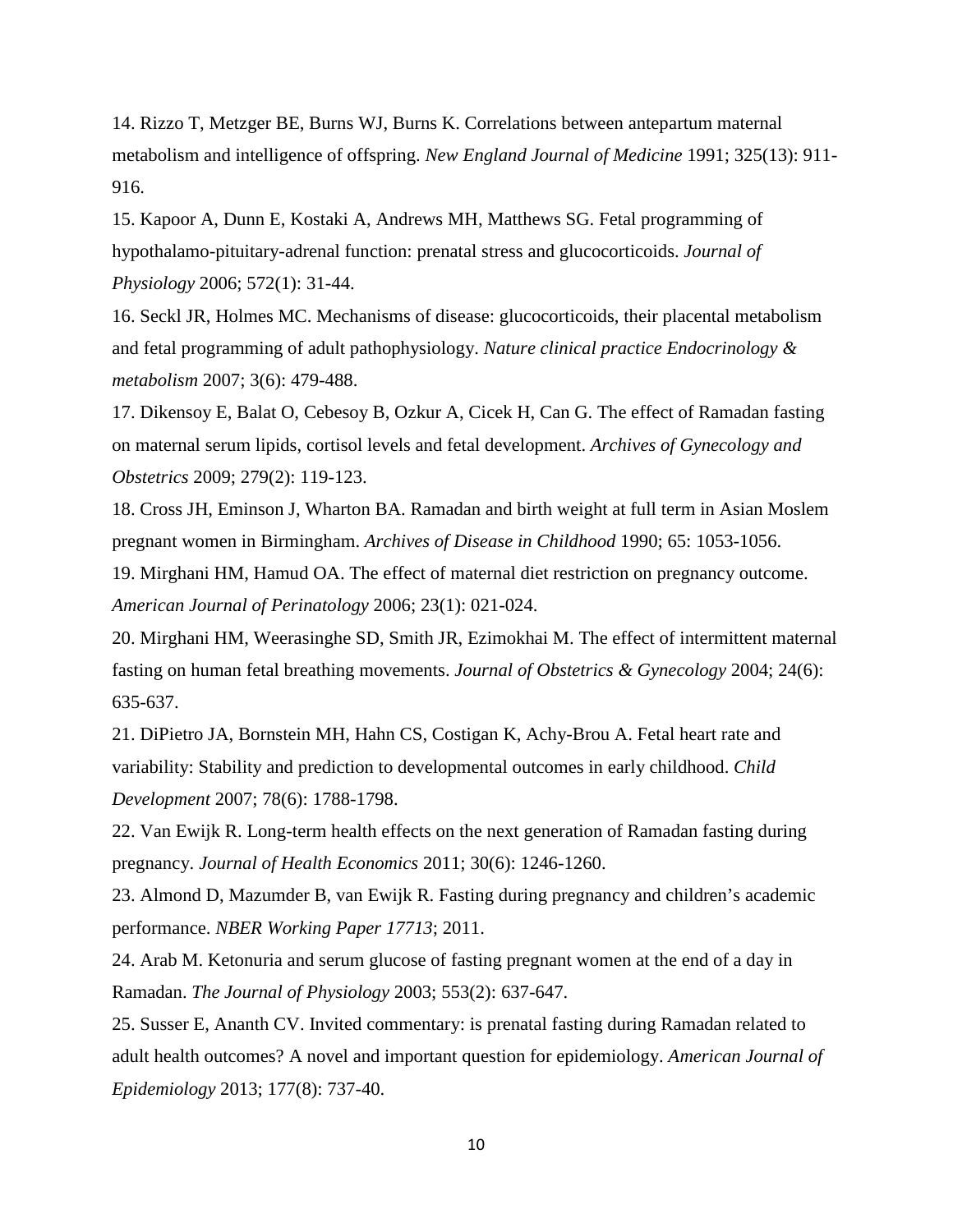26. Almond D, Mazumder B. Fetal origins and parental responses. *Annual Review of Economics* 2013; 5(1): 37-56.

27. Chen X. Award Winning Papers: Essays on Relative Concerns, Social Interactions, and Unintended Consequences. *American Journal of Agricultural Economics* 2014a; 96(2): 607-608.

28. Banerjee A, Duflo E. Poor economics: A radical rethinking of the way to fight global poverty, *Public Affairs*; 2011.

29. Coate S, Ravallion M. Reciprocity without commitment: Characterization and performance of informal insurance arrangements. *Journal of Development Economics* 1993; 40(1): 1-24.

30. Townsend R. Risk and insurance in village India. *Econometrica* 1994; 62 (3): 539–591.

31. Fafchamps M, Gubert F. The formation of risk-sharing networks. *Journal of Development Economics* 2007; 83: 326–350.

32. Yan Y. The flow of gifts: Reciprocity and social networks in a Chinese village. Palo Alto, CA, US: Stanford University Press; 1996.

33. Chen X. Gift-giving and Network Structure in Rural China: Utilizing Long-term

Spontaneous Gift Records. *PLoS ONE* 2014b; 9(8): e102104.

34. The Economist. Fakes and Status in China. June 23; 2012.

35. Chen X, Kanbur R, Zhang X. Peer effect, risk-pooling and status seeking: What explains gift spending escalation in rural China? *CEPR Working Paper No. 8777*; 2011.

36. The Economist. Can Ghanaians afford such splendid funerals? May 24; 2007.

37. Case C, Garrib A, Menendez A, Olgiati A. Paying the piper: The high cost of funerals in South Africa. *Economic Development and Cultural Change* 2013; 62(1): 1-20.

38. The Economist. Two weddings, two funerals, no fridge. November 28; 2013.

39. Banerjee A, Duflo E. The economic lives of the poor. *Journal of Economic Perspectives* 2007; 21(1): 141-168.

40. Deaton A. Understanding the mechanisms of economic development. *Journal of Economic Perspectives* 2010; 24(3): 3–16.

41. Chen X, Zhang X. Costly posturing: relative status, ceremonies and early child development in China. *UNU-WIDER Research Working Paper No. 2012/70*; 2012.

42. Akresh R, Verwimp P, Bundervoet T. Civil war, crop failure, and child stunting in Rwanda. *Economic Development and Cultural Change* 2011; 59(4): 777-810.